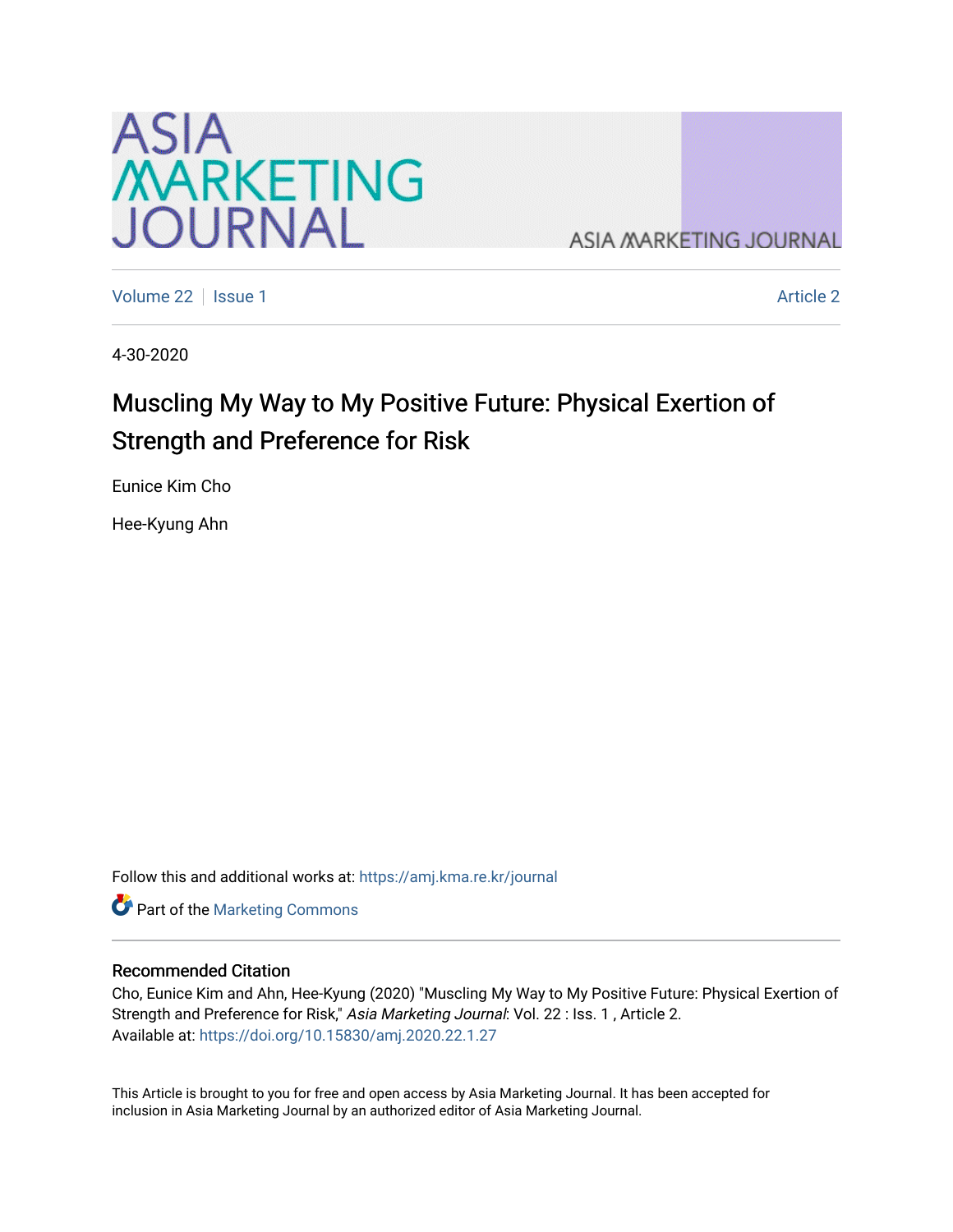# Muscling My Way to My Positive Future: Physical Exertion of Strength and Preference for Risk

Eunice Kim Cho\* Hee-Kyung Ahn\*\*

Building on the growing literature on how physical bodily expressions influence psychological processes, the authors propose that exerting physical strength decreases risk perceptions and increases preference for risky options by increasing perceptions of control or agency. The present research is based on the belief of "no pain, no gain", that when an individual exerts physical strength and effort, he believes he can be the agent in bringing about the desired outcome. Because of this automatic association between exerting physical strength and the sense of being in control of the outcome, the authors hypothesize that even in situations where the outcome is determined by chance and luck, individuals exerting effort feel they have more control and thus choose riskier, but more desirable, options. Furthermore, this research clarifies the distinction between physical exertion of strength, high- and low-power poses, and psychological power.

Keywords: physical strength, risk preference, sense of control, illusory control, risky choice

Risk is an inherent part of decision making. From the minute decisions of whether to carry an umbrella on a cloudy day, to the significant decisions of choosing which house to buy, varying degrees of risk are involved. Prior research has examined various factors that influence our perceptions of the risk in a given situation and our willingness to engage in risky behaviors. Situational factors (e.g. Kahneman and Tversky 1979; Novemsky and Dhar 2005), as well as the decision maker's internal states such as emotions (Lerner and Keltner 2001; Lerner et al. 2003) and cognitions (e.g. Anderson and Galinsky 2006; Freeman and Muraven 2010) have been examined. What remains unknown, however, is whether an individual's physiological state, and in particular, physical exertion of strength can influence risk perceptions

<sup>\*</sup> Assistant Professor of Marketing, Smeal College of Business, Pennsylvania State University (eyk2@psu.edu)

<sup>\*\*</sup> Assistant Professor of Marketing, School of Business, Hanyang University (hkahn@hanyang.ac.kr), Corresponding Author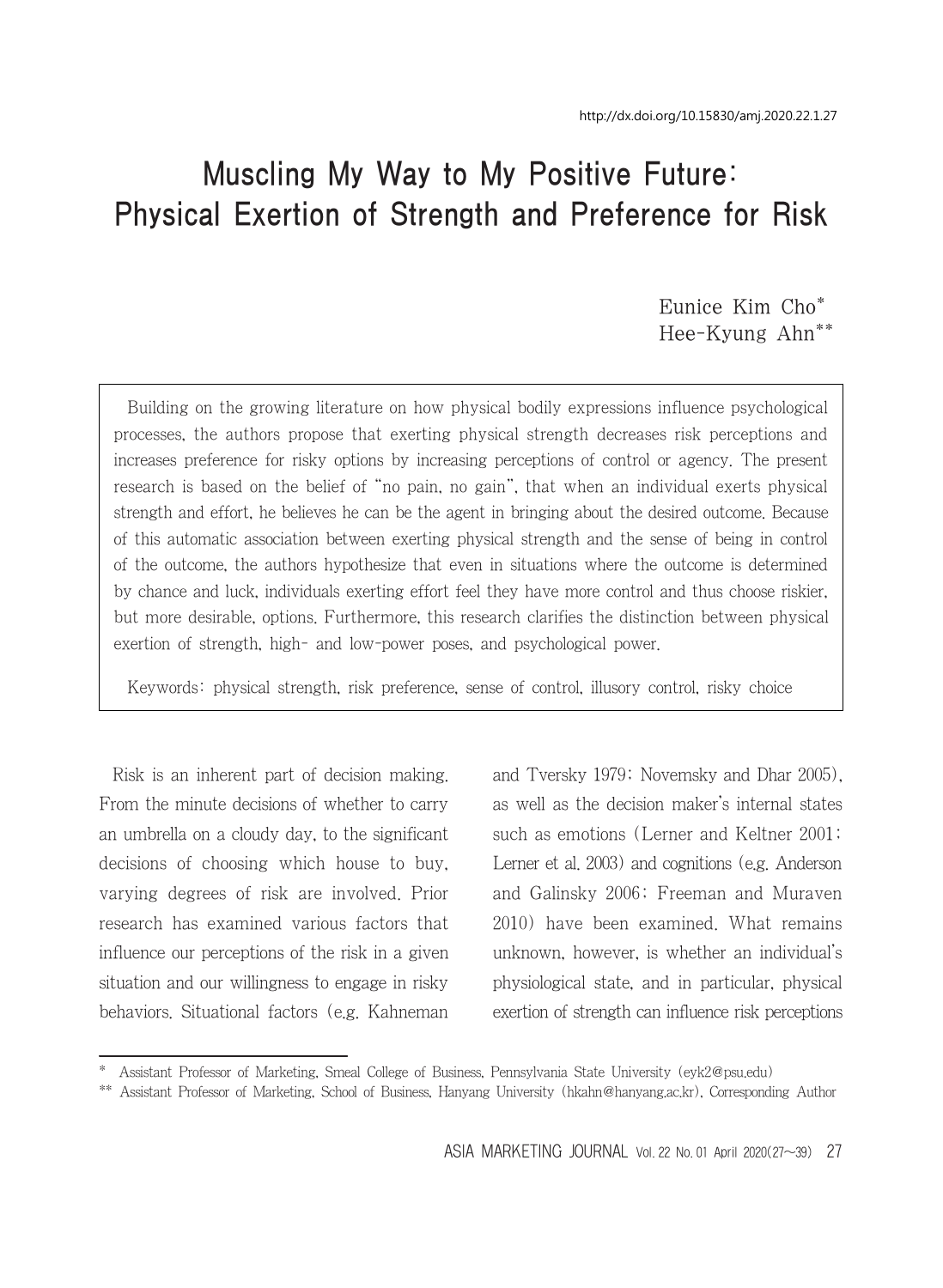and engagement in risky behaviors. Building on the growing literature studying how physical bodily expressions influence psychological processes, we propose that exerting physical strength decreases risk perceptions and increases preference for risky options by increasing perceptions of control or agency.

More recently, the influence of physical actions, such as postures, on risk seeking has been examined. Studies show that the psychological feeling of power, which decreases risk perception and increases risky behaviors (Anderson and Galinsky 2006), is embodied, such that the adoption of open and expansive postures, referred to as high-power poses, can promote feelings of "being in charge" (Carney, Cuddy, and Yap 2010; Ranehill et al. 2015). While the connection between physical postures and the psychological perception of power has been shown, it remains ambiguous as to whether these high-power poses can actually influence risk taking behaviors. Carney, Cuddy, and Yap (2010) have shown that high-power poses cause individuals to feel powerful and to choose risky gambles compared to low-power poses (e.g. closed limb positions). Other research, however, shows that high-power poses do not affect preferences between safe and risky options (Ranehill et al. 2015). Moreover, the poses themselves do not require that physical strength be exerted. In fact, Ranehill et al. (2015) note that the potential discomfort from the prolonged posing time does not appear to influence the overall risk preference results. It may even be possible that the low-power poses require more physical strength than the high-power poses depending on whether the individuals relaxed or flexed their muscles while holding the poses. Therefore, based on the previous research, we can conclude that (1) psychological power and the exertion of physical strength are not necessarily the same; and (2) that it is unclear whether physical acts can influence behavioral measures of risk seeking.

In the current research, we propose that physical exertion of strength increases risky behavior and that it does so because it leads to a sense of control over the outcome of a potentially risky situation. We build on the notion that using one's body and muscles to exert physical strength requires energy and is oftentimes effortful. The exertion of physical strength, whether it is hours of sweat and tears at the gym or at the office, is believed to bring about desirable outcomes in a myriad of domains. The ever popular proverb, "no pain, no gain," attests to this belief. It also engenders the belief that each individual can be the agent or an agentic force in maximizing the likelihood of bringing about the desired outcomes while keeping the undesired outcomes away. That is, my exertion of strength, my sweat, will help to ensure a desired positive outcome instead of an alternate undesired negative outcome. For instance, if I desire to have a fit physique, I can be the agent of that outcome by exerting physical strength and effort in the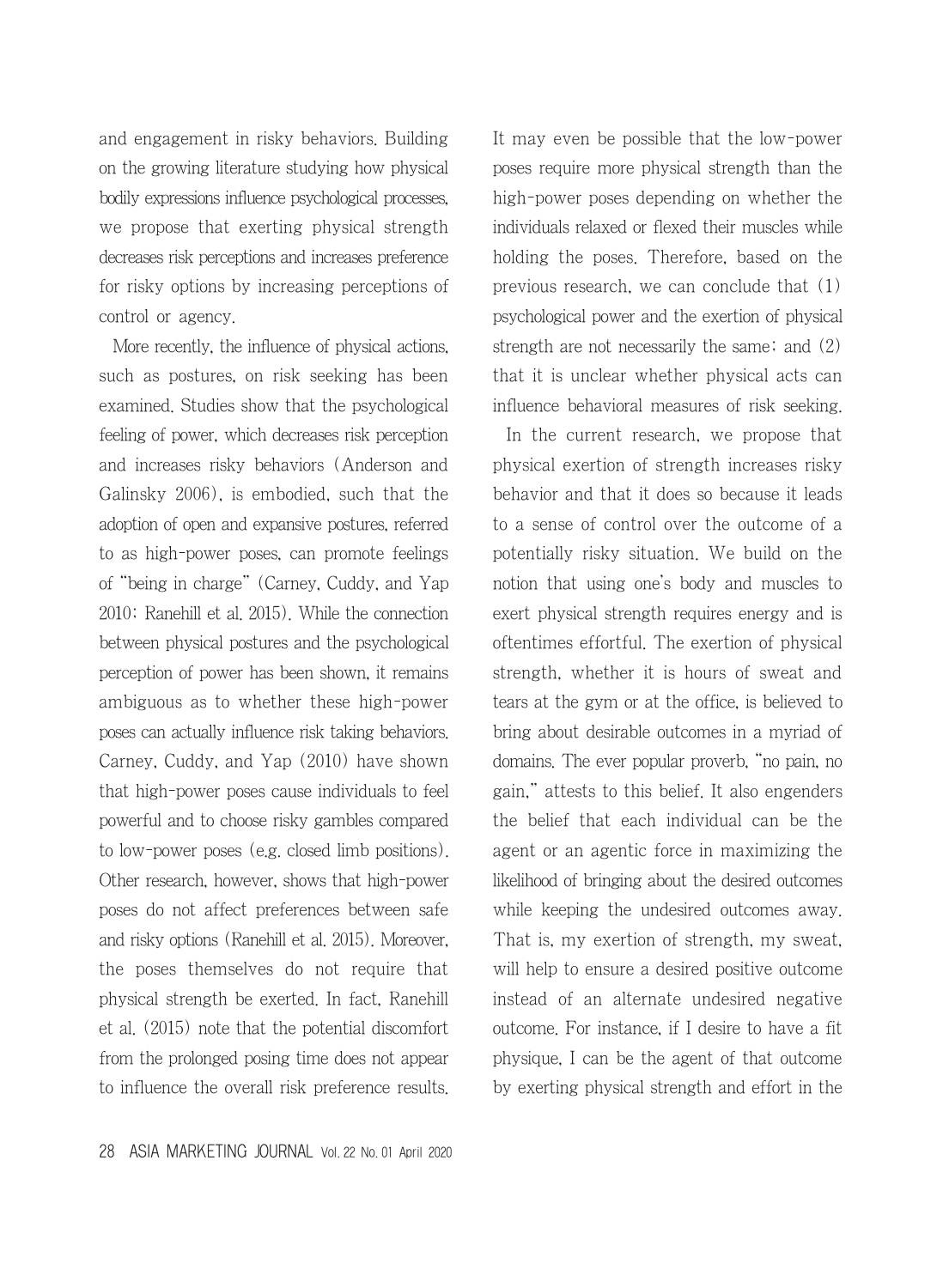gym. If I desire to get good grades, my physical efforts of going to class and studying for exams (all of which require exertion of physical strength) play a significant role in the attainment of that desired outcome. As such, the numerous and varied instances where exerting physical strength is linked to my being agentic in bringing about a desired outcome, causes a link or association to form between the two. We know from prior research that associations or links between two entities can be formed through external cues in the environment (Morris, Menon, and Ames 2001) such as popular sayings, as well as through personal experiences and observations (Ross and Nisbett 1991). Furthermore, repeated coactivation between two entities can cause links between the two to become automatic (Bargh and Chartrand 1999; Goldsmith, Kim Cho, and Dhar 2012). Therefore, even momentary exertions of physical strength can automatically activate the belief that one has control over the outcome of a pending situation. As a result, we propose that even in situations where this belief is not applicable, the automatic association leads to the interesting phenomenon where individuals feel a sense of control, whether it be real or illusory (Langer 1975; Thompson, Armstrong, and Thomas 1998), over the outcome of a situation when they have exerted some form of physical strength. As a conservative test of this proposition, we examine situations where a desirable outcome is solely determined by chance and luck. We present individuals with

a choice between an option that is desirable but risky and an option that is less desirable but less risky. Do I prefer the riskier, higher payoff gamble or the safer, lower payoff gamble? Do I risk forgoing buying insurance now or do I buy insurance now to protect against future losses? Although both situations feature outcomes which are primarily determined by chance and luck, rather than by personal exertion of strength, we expect that individuals exerting physical strength prior to making the decision, will feel more in control over the outcome, and choose the riskier option.

# Ⅰ. Study 1A

Studies 1A and 1B examine our main proposition that the physical exertion of strength will increase risk seeking. We manipulate the exertion of strength through various hand positions and then measure preferences for financial gambles that vary in risk.

## 1.1 Method

Participants were recruited to participate in one 15-minute laboratory session over the course of one day. Twenty-one undergraduate students participated in this study in exchange for partial course credit. Participants were informed that they would be completing a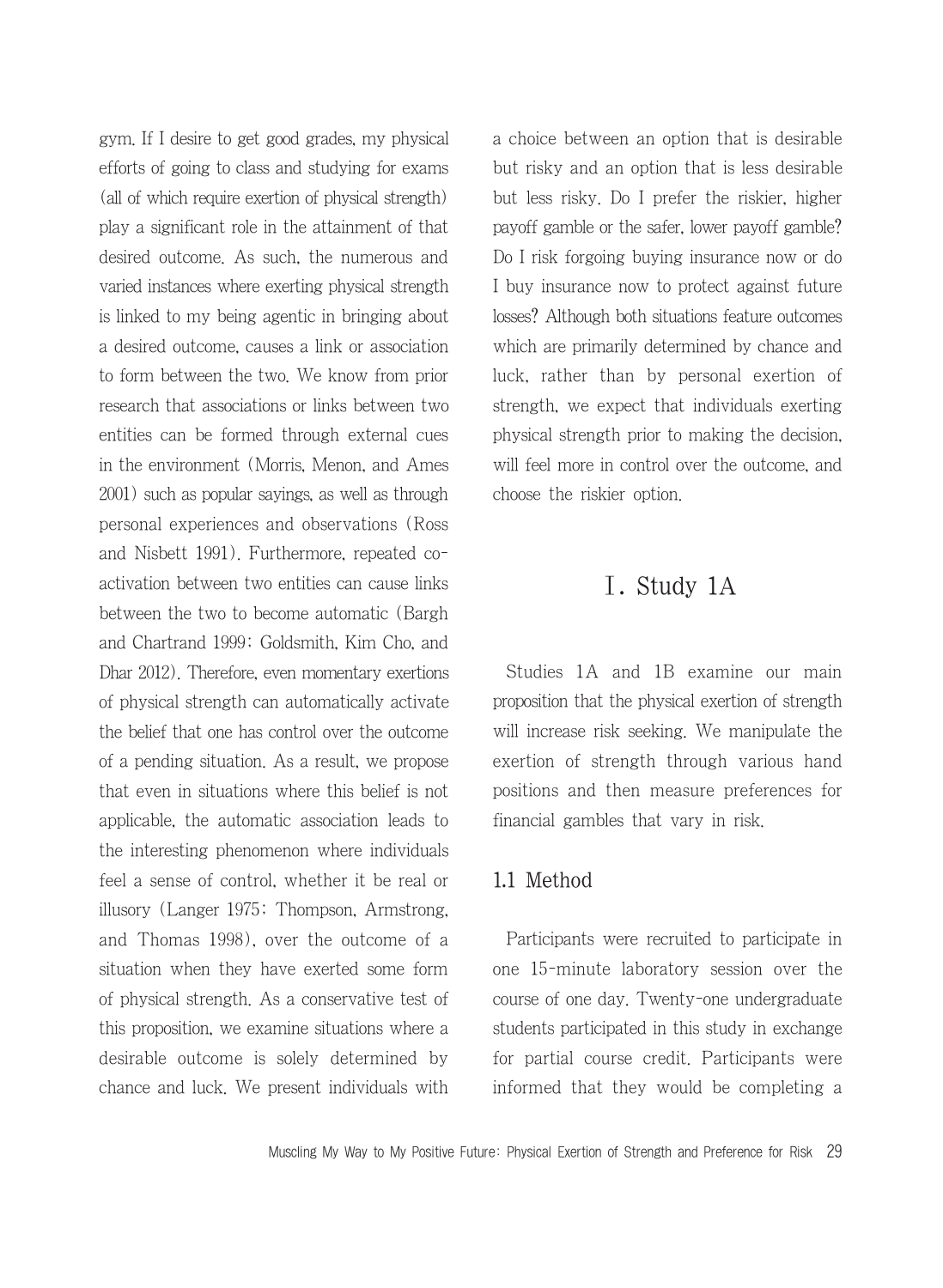series of studies intended to measure motor skills and multi-tasking. The first task was designed to manipulate the exertion of physical strength. Drawing from prior literature that making a fist is mentally construed as an abbreviation of or preparation for the exertion of bodily force or physical strength (e.g. Gitin 1970; Schubert 2004), we operationalize the physical exertion of strength by the formation of a fist. The first task, adapted from Schubert (2004), was to simulate playing a game of rock-paper-scissors. They were shown pictures of each of the three moves. For example, for "rock", they saw a drawing of a closed fist, while for "paper" they saw a drawing of an open hand. Half of the participants were randomly assigned to the strength condition and were instructed to play "rock" and formed a fist with their non-writing hand. The other half of the participants was assigned to the neutral condition and were instructed to play "paper" and held their non-writing hand in an open position. Participants were instructed to hold their assigned hand position until told to release it. Then all participants were presented with two options that varied on likelihood of monetary winnings, but were equal in terms of expected value, and asked to indicate which option they would choose. Option A offered participants a sure gain of \$5, while option B offered participants a 10% chance to win \$50 (and a 90% chance to win \$0). After choosing, participants released their assigned position. Then all participants rated how tired they felt and how difficult it was to hold their hand in their assigned position  $(1 = \text{not at all}, 7 =$ very). The main dependent variable was the percentage of participants choosing option B, the riskier option.

## 1.2 Results

We expected that participants who had been assigned to hold the "rock" position would be exerting more physical strength and thereby more likely to choose the riskier option B compared to those holding the "paper" position. Consistent with our proposition, participants in the strength condition were more likely to choose the riskier option compared to those in the neutral condition (70% vs. 18%,  $\chi^2(1)$  = 5.74,  $p = .02$ ).

There were no differences in how tired participants felt ( $M_{\text{strength}}$  = 4.50, SD = 1.65;  $M_{neutral}$  = 5.00, SD = 2.79; t(19) = .49, p > .63) or in how difficult they felt it was to hold their hand in their assigned position ( $M<sub>strength</sub>$  = 3.50, SD = 1.72;  $M_{neutral}$  = 3.00, SD = 1.90;  $t(19) = .63, p \nightharpoonup 53$ . This helps to address the possibility that depletion increased preference for risk (Fischer, Kastenmuller, and Asal 2012). We also note that the strength condition, which was operationalized by the closed fist or the "rock", is more of a closed body gesture compared to the neutral condition, operationalized by the open hand or the "paper." This is in contrast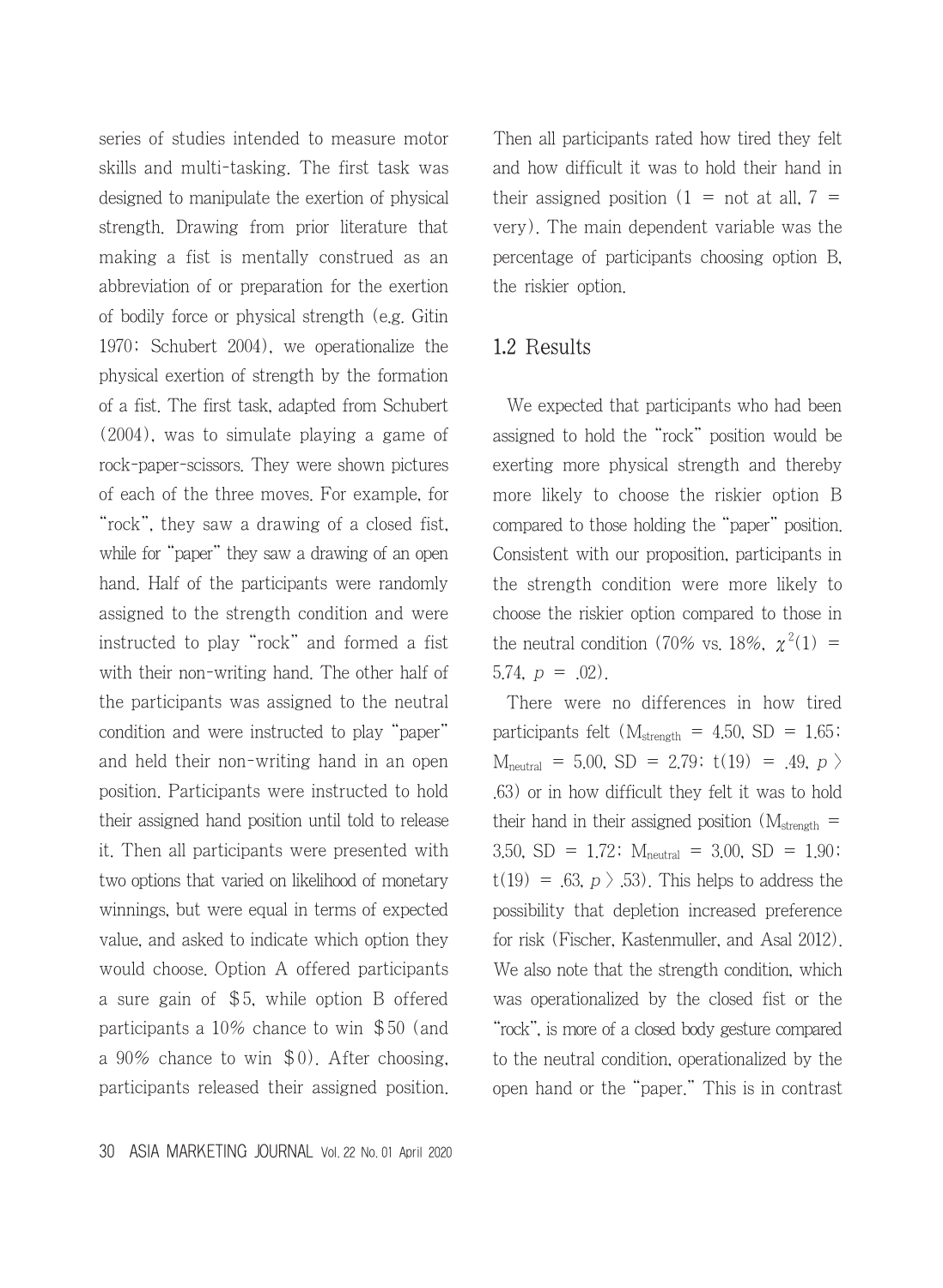to the typical understanding of high-power poses as being open and low-power poses as being closed (e.g. Carney, Cuddy, and Yap 2010), and serves to further distinguish physical strength from power.

# Ⅱ. Study 1B

## 2.1 Method

Participants were recruited to participate in one 15-minute laboratory session over the course of one day. Twenty-six undergraduate students participated in this study in exchange for partial course credit. Participants were informed that they would be completing a series of studies intended to measure motor skills and multitasking. The design of study 1B was identical to that of study 1A except that participants randomly assigned to the neutral condition were told to play "scissors" with their non-writing hand (i.e. hold up two fingers) and to hold that position until instructed to release it. Then while participants were holding their respective positions ("rock" for strength condition and "scissors" for the neutral condition), they were presented with two gambles and asked to choose one. As in study 1A, the gambles varied on the amount of money and the likelihood of winning, but had equal expected value. Gamble A offered participants a 15% chance of winning

\$35 while Gamble B offered participants a 75% chance of winning \$7. After choosing, participants released their hand positions. All participants then rated how tired they felt and how difficult it was to hold their hand in their assigned position  $(1 = \text{not at all}, 7 = \text{very})$ . The main dependent variable was the percentage of participants choosing Gamble A, the riskier gamble.

## 2.2 Results

As expected, participants in the strength condition were significantly more likely to choose the riskier gamble compared to those in the neutral condition (50% vs. 6%,  $\chi^2(1)$  = 6.64,  $p = .01$ ). There were no differences in how tired participants felt ( $M<sub>strength</sub> = 4.50$ , SD  $= 1.65$ ; M<sub>neutral</sub>  $= 5.50$ , SD  $= 2.63$ ; t(24)  $=$ 1.07,  $p > 0.29$  or in how difficult they felt it was to hold their hand in their assigned position  $(M_{\text{strength}} = 3.50, SD = 1.72; M_{\text{neutral}} = 4.44,$  $SD = 2.53$ ;  $t(24) = 1.03$ ,  $p > .31$ ).

Taken together, Studies 1A and 1B show that individuals exerting physical strength consistently prefer to choose the riskier options that offer a lower likelihood of winning larger financial gains over ones that offer a higher likelihood of winning smaller financial gains. These findings provide initial support for our proposition that exerting physical strength, by making a fist, increases preference for risk. In the next studies, we begin to explore why we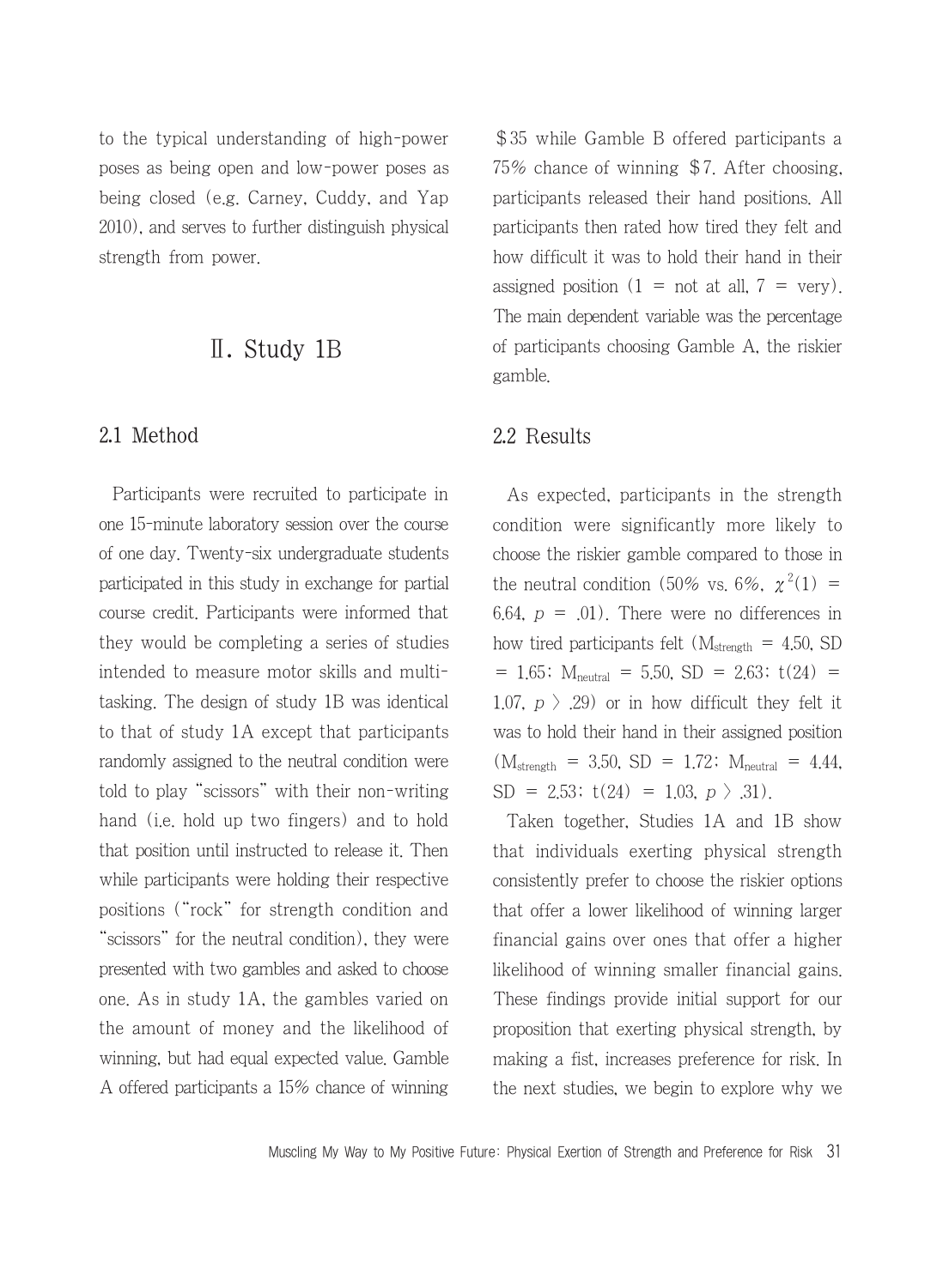observe this phenomenon.

# Ⅲ. Study 2

Study 2 examines how physical strength affects perceptions of the likelihood of attaining a desired outcome. We expect to find that individuals exerting physical strength will perceive a greater likelihood of attaining a desired outcome.

## 3.1 Method

Participants were recruited to participate in one 15-minute laboratory session held over the course of two days. Forty-four undergraduate and graduate students participated in this experiment and were compensated with a small amount of money. As in Study 1B, participants were randomly assigned to strength and neutral conditions under the guise of playing the "rock-paper-scissors" game. Participants assigned to the strength condition formed a fist to play "rock" while those assigned to the neutral condition held up two fingers to play "scissors". While still holding their respective hand positions, all participants were presented with a scenario where they had a 10% chance of winning a \$1000 lottery drawing. They rated their perceived likelihood of winning the  $$1000$  on a 7 point scale (1 = very low, 7 =

very high). All participants then rated how tired they felt and how difficult it was to hold their hand in their assigned position  $(1 = not$ at all,  $7 = \text{very}$ .

#### 3.2 Results

As expected, exerting physical strength decreased the perception of risk in the financial scenario. Individuals in the strength condition thought that they were more likely to win the money compared to those in the neutral condition  $(M_{\rm strength} = 5.39, SD = 1.78; M_{\rm neutral} = 4.29,$  $SD = 1.65$ ;  $t(42) = -2.13$ ,  $p = .04$ ). Even though the chances of winning the money were fixed at 10% for all individuals, those exerting physical strength by forming a fist felt as though they were more likely to win. There were no differences in how tired participants felt ( $M_{\text{strength}}$  = 5.78, SD = 1.98;  $M_{\text{neutral}}$  = 5.67, SD = 1.88;  $t(42) = -20$ ,  $p > .44$ ) or in how difficult they felt it was to hold their hand in their assigned position  $(M_{\rm strength} = 3.91, SD)$  $= 2.26$ ; M<sub>neutral</sub>  $= 3.62$ , SD  $= 2.16$ ; t(42)  $=$  $-44, p \nbrace .96$ .

#### 3.3 Discussion

Study 2 builds on the findings from Studies 1A and 1B to show that even subtle exertions of physical strength can change the way in which individuals perceive outcomes that are determined largely by chance. Next, we examine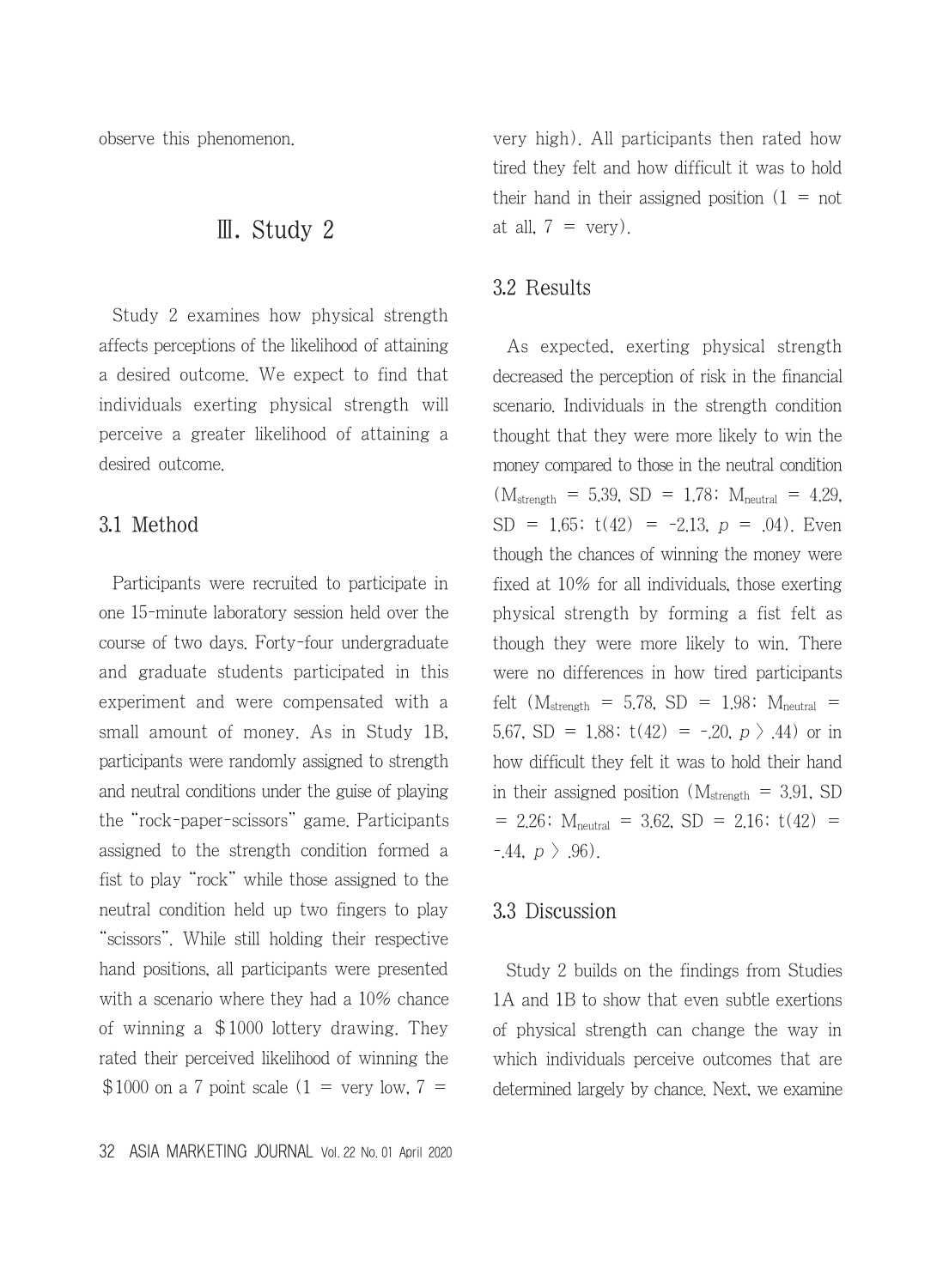more directly the proposed psychological process: the exertion of physical strength increases individuals' perception of the likelihood of favorable outcomes (Study 2) and increases preference for riskier gambles (Studies 1A and 1B) because of the increased feeling of agency in the attainment (avoidance) of the desired (undesired) outcome.

Studies 3A and 3B examine this process through an experimental causal chain design. This design is particularly recommended for cases such as ours, where measuring as well as manipulating the process is simple and straightforward, because it leverages the power of experiments to infer causality (Spencer, Zanna, and Fong 2005). Our proposed chain is that exertion of physical strength triggers the feeling of agency, and that this feeling of agency in turn influences the perception of risk or the likelihood that a particular outcome will occur. Following the procedures set by Spencer, Zanna, and Fong (2005), we first manipulate the exertion of physical strength and then observe the effect on perceived agency over outcome in Study 3A. In Study 3B, we manipulate perceived agency over outcome and observe the effect on perception of risk.

# Ⅳ. Study 3A

The purpose of Study 3A is three-fold. First,

it revalidates the findings from Studies 1 and 2 that the exertion of physical strength leads to the preference for risky behavior using a different manipulation for physical strength. Although we think that making fist can activate or simulate the intent of using bodily force or strength (Schubert 2004), one may argue that it is not safe to assume that holding a fist simulates actually exerting physical force. Study 3A directly tests the effect of physical strength by manipulating actual strength exertion. Second, contrary to the previous studies that used desirable outcomes (e.g. winning money) that individuals want to attain, Study 3A uses negative outcomes that individuals will want to avoid. Using negative outcomes allows us to address a potential alternative explanation that exerting physical strength induces an actionoriented mindset that causes individuals to take action regardless of the risk associated with it. Given that our manipulation of physical strength thus far was based on the notion that making a fist signals the intent of using bodily force (Schubert 2004), it is possible that that particular gesture primes a general action goal or orientation (Huang et al. 2011), which has been associated with impulsivity, and reduced inhibitory control processes (Albarracín et al. 2008; Hepler and Albarracín 2013). By using negative outcomes, we can disentangle whether exerting physical strength simply primes individuals to take action, whatever that might be, or whether exerting strength leads to risky behaviors, even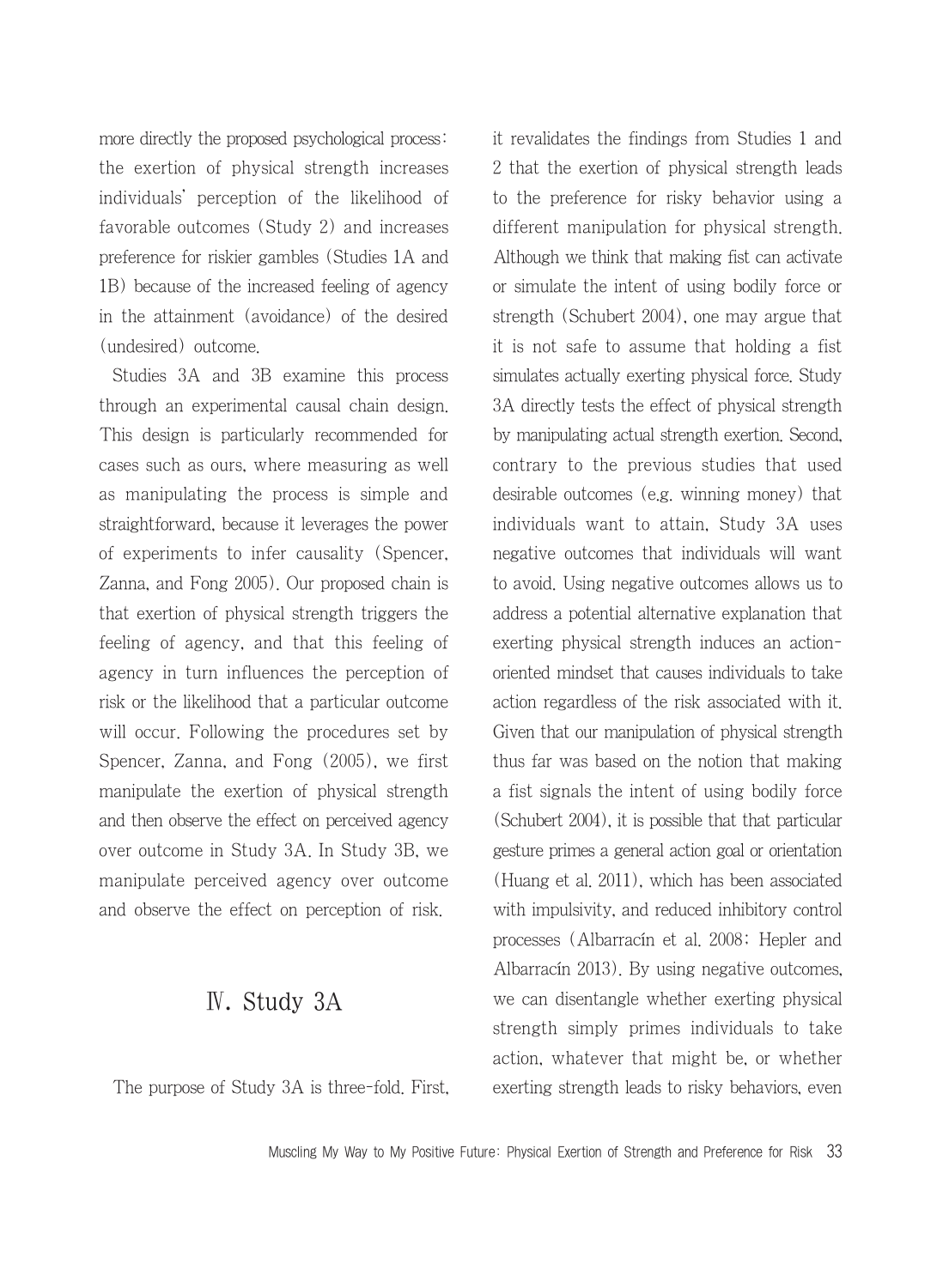when the risky behavior takes the form of inaction. An action-orientation story would predict that an individual primed with physical strength would choose to take action and thereby engage in behaviors that would minimize the potential for the negative outcome. Contrary to this action-orientation prediction and consistent with our proposition, we expect that individuals exerting physical strength will demonstrate preference for risk by not engaging in behaviors that will minimize the negative outcome. Third, we demonstrate the first part of the causal chain that physical exertion leads to enhanced feelings of agency over the pending outcome.

#### 4.1 Method

Participants were recruited to participate in one 30-minute session over the course of two days. One hundred and two undergraduate students participated in this study in exchange for partial course credit. Participants were randomly assigned to the strength or neutral conditions. Participants in the strength condition firmly grasped a pencil in their clenched fists, while those in the neutral condition lightly held a pencil between their thumb and index fingers (adapted from Hung and Labroo 2011). While holding the pencil as directed, they imagined purchasing auto insurance and indicated whether they wanted to include injury coverage at an additional cost. Again, the notion is that not taking action by not purchasing the additional coverage would demonstrate a preference for risk. Afterwards, they rated the extent to which they personally had control over what happens in the future while driving their car  $(1 = \text{very little}, 7 = \text{a lot})$ . Lastly, participants were asked to release the pencil and indicated how much physical strength they had exerted while holding the pencil, how tired they felt, and how difficult it was to hold the pencil  $(1 =$ none/not at all,  $7 = \text{very much}$ .

#### 4.2 Results

The manipulation check confirmed that the individuals grasping the pencil firmly in their clenched fist exerted more physical strength than those holding the pencil lightly between their two fingers  $(M_{\rm strength} = 4.59, SD = 2.38)$  $M_{neutral}$  = 3.22, SD = 2.09; t(100) = 3.10, p = .003). Furthermore, there were no differences in how tired participants felt ( $M<sub>strength</sub> = 4.67$ ,  $SD = 2.17$ ;  $M_{neutral} = 4.47$ ,  $SD = 2.36$ ;  $t(100)$  $= .44, p \nightharpoonup .66$  or in how difficult they felt it was to hold the pencil as instructed  $(M_{\rm strength} =$ 2.92, SD = 2.10;  $M_{neutral}$  = 2.73, SD = 2.24;  $t(100) = .46, p \nbrace .64$ .

Consistent with our proposition, participants in the strength condition were less likely to select the additional injury insurance compared to those in the neutral condition (61% vs. 80%,  $\chi^2(1) = 4.72$ ,  $p = .03$ ). Thus we rule out the action-orientation mindset story and demonstrate that exerting physical strength increases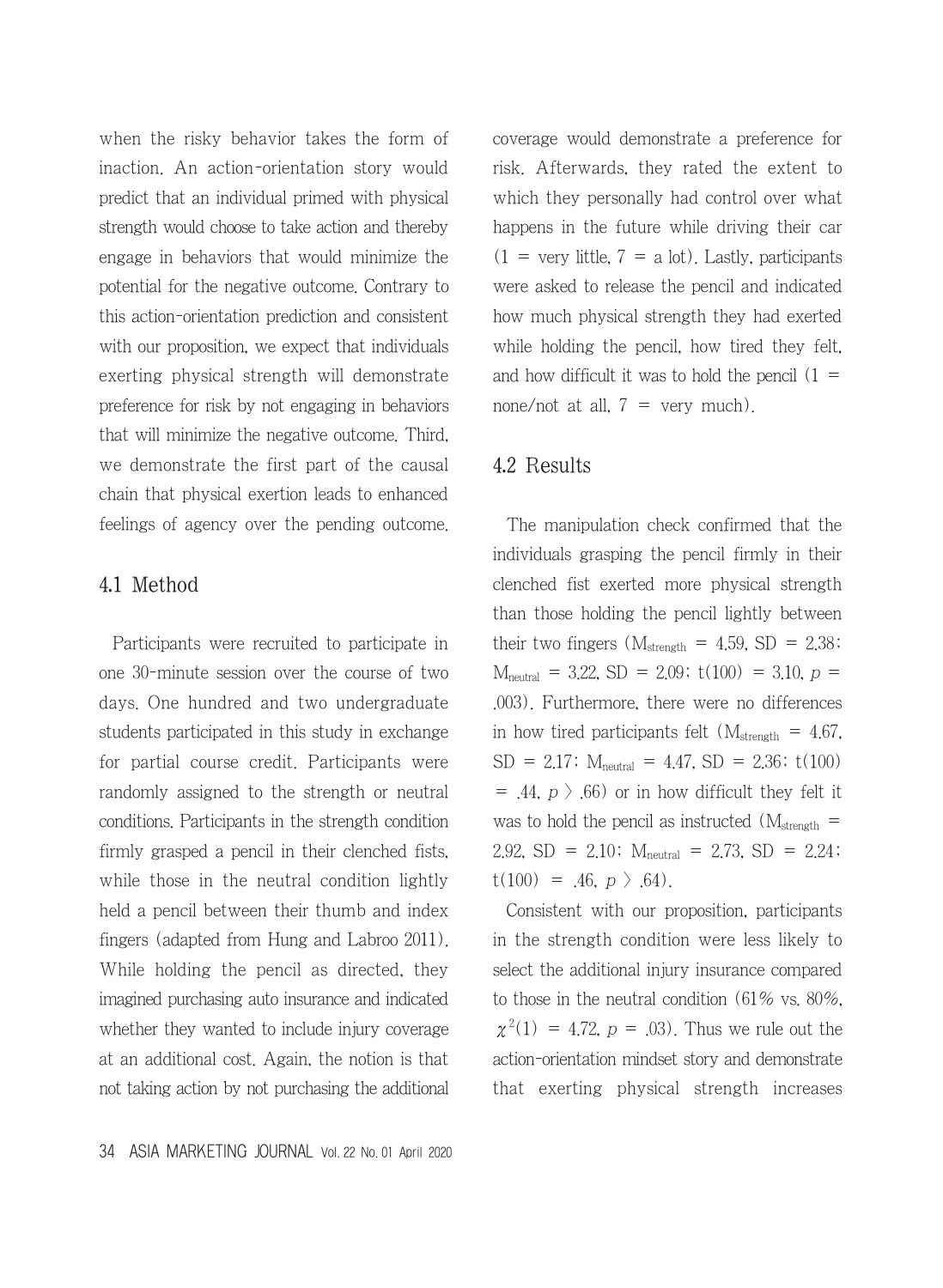preference for risky behaviors regardless of whether individuals are taking active measures to approach risk or abstaining from precautionary measures to avoid risk. Furthermore as expected, those in the strength condition reported a greater sense of being in control of potential outcomes while driving their car than those in the neutral condition  $(M_{\text{strength}} = 6.06, SD =$ 1.72;  $M_{neutral} = 5.20$ ,  $SD = 1.87$ ;  $t(100) =$ 2.42,  $p = .02$ ). This result demonstrates that physical strength leads to increased feelings of agency and control, which supports the first part of our causal chain. Study 3B tests the second part of our causal chain that feelings of agency and control lead to preference for risk.

# Ⅴ. Study 3B

## 5.1 Method

Participants were recruited to participate in one 30-minute session over the course of two days. One hundred and eight undergraduate students participated in this study in exchange for extra course credit. Participants were randomly assigned to either a high agency condition or a neutral condition. Based on prior research that personal choice provides feelings of control and agency (e.g. Averill 1973; Inesi et al. 2011; Lefcourt 1973), those in the high control condition were presented with a grocery shopping task where they could choose which items they would like to purchase. The shopping task guided participants through a hypothetical grocery store and allowed them to choose as many items as they would like from each of three sections. For example, in the produce section, participants saw a list of available items such as tomatoes, zucchini, onions, bananas, and clicked and dragged desired items into their virtual shopping cart. This choice task was repeated for the other two sections. Participants in the neutral condition were presented with a similar grocery shopping task, but instead of choosing items from each section, they rank ordered the items in terms of popularity among fellow college students. For example, in the produce section, they would rank the items from most popular to least popular. This ranking task was repeated for the other two sections. Next, all participants were presented with a reading passage about the potential risks and dangers of gambling. After reading the passage, participants were asked provide an appropriate title for the passage and to rate how risky gambling is  $(1 =$ not at all,  $9 = \text{very}$ . Lastly as a manipulation check, participants were asked to think back to the grocery task and indicate how much control they felt they had  $(1 = not at all, 9 =$ very much).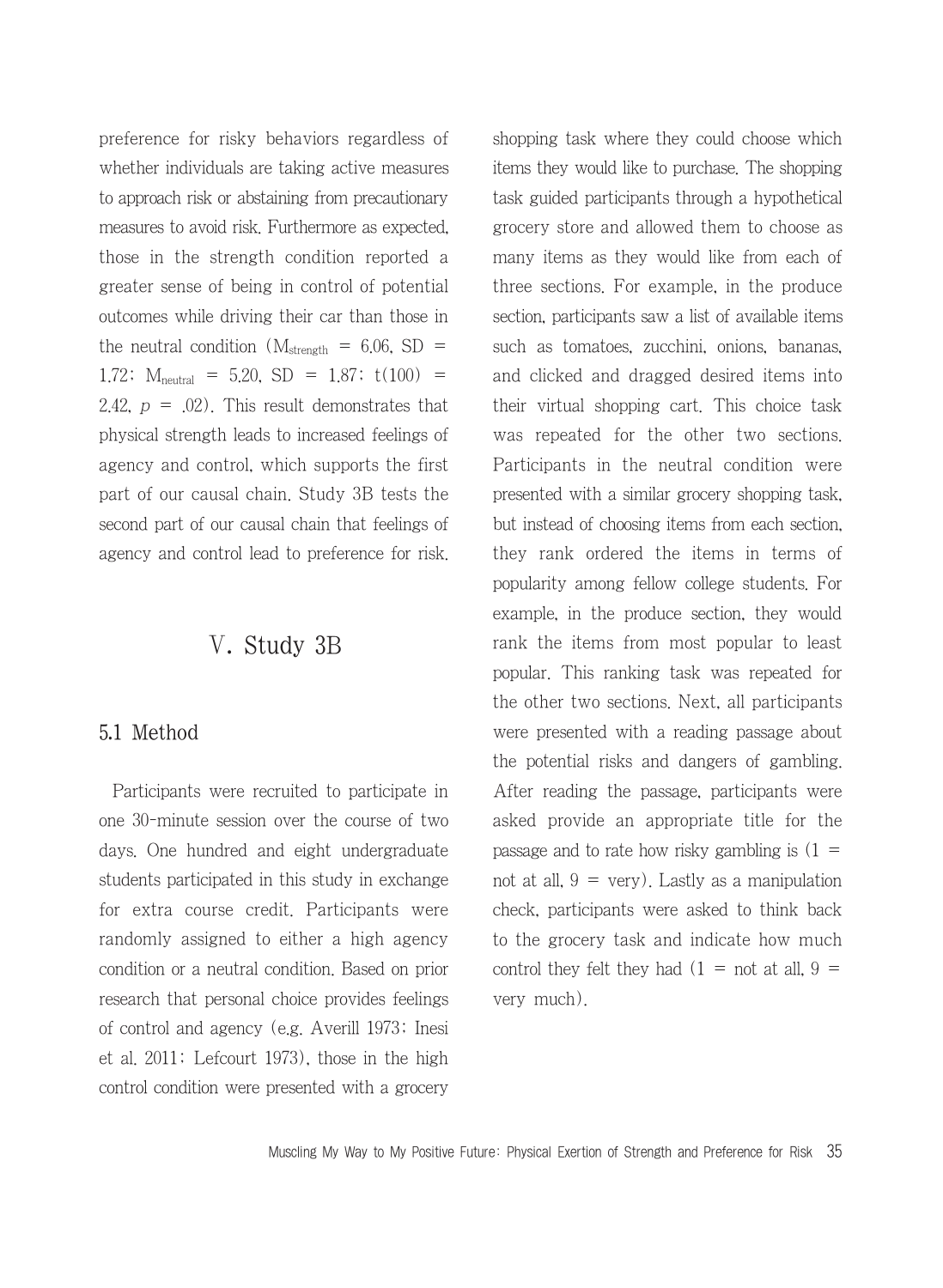## 5.2 Results

The manipulation check confirmed that those making choices in the high control condition felt a greater sense of control than those rank ordering items in the neutral condition (Mhigh control  $= 7.48$ , SD  $= 1.63$ ;  $M_{neutral} = 6.37$ , SD  $=$ 2.26;  $t(106) = 2.96$ ,  $p = .004$ ).

We predicted that those in the high control condition would perceive lower levels of risk associated with gambling compared to those in the neutral condition. Consistent with our expectations, the high control participants felt that gambling was less risky than the neutral condition participants ( $M<sub>high control</sub> = 6.77$ , SD = 1.51;  $M_{neutral}$  = 7.37, SD = 1.71;  $t(106)$  = 1.94,  $p = .055$ ).

These results support the final causal link in our model that feelings of agency and control lead to a reduced perception of risk. Studies 3A and 3B together, demonstrate evidence of our proposition that the exertion of physical strength increases feelings of agency and control over the outcome, which in turn reduces the perceived riskiness of potentially dangerous behaviors and outcomes.

# Ⅵ. General Discussion

We demonstrate that physical acts, and in particular, the exertion of physical strength can decrease perceptions of risk and increase preference for risky behavior. A causal chain of experiments confirms that the physical exertion of strength leads to a (illusory) sense of agency and control over a pending outcome, which in turn increases preference for risk. The current research contributes to the literature on risk-taking and expands our understanding of the link between physical bodily actions and psychological processes in influencing risk perceptions and preference for risky behaviors.

We note that our current research, while related to the prior work on power and risk, is quite different. In the earlier work, the notion of power has largely been studied as a social construct where an individual or group of individuals has or perceives to have power over other individuals usually by having more access to and more control over desirable resources (Magee and Galinsky 2008). This understanding of power has led to research showing that when individuals recall instances of having power or imagine being the boss of a group of individuals, it leads to optimistic risk perceptions, which in turn promote risky behaviors (e.g., Anderson and Galinsky 2006). It is plain to see that actually having or perceiving to have social power over other individuals is a psychological experience and does not necessarily require the exertion of physical strength. Rather, the main requirement for social power is that an individual feels as though he has control over other individuals independent of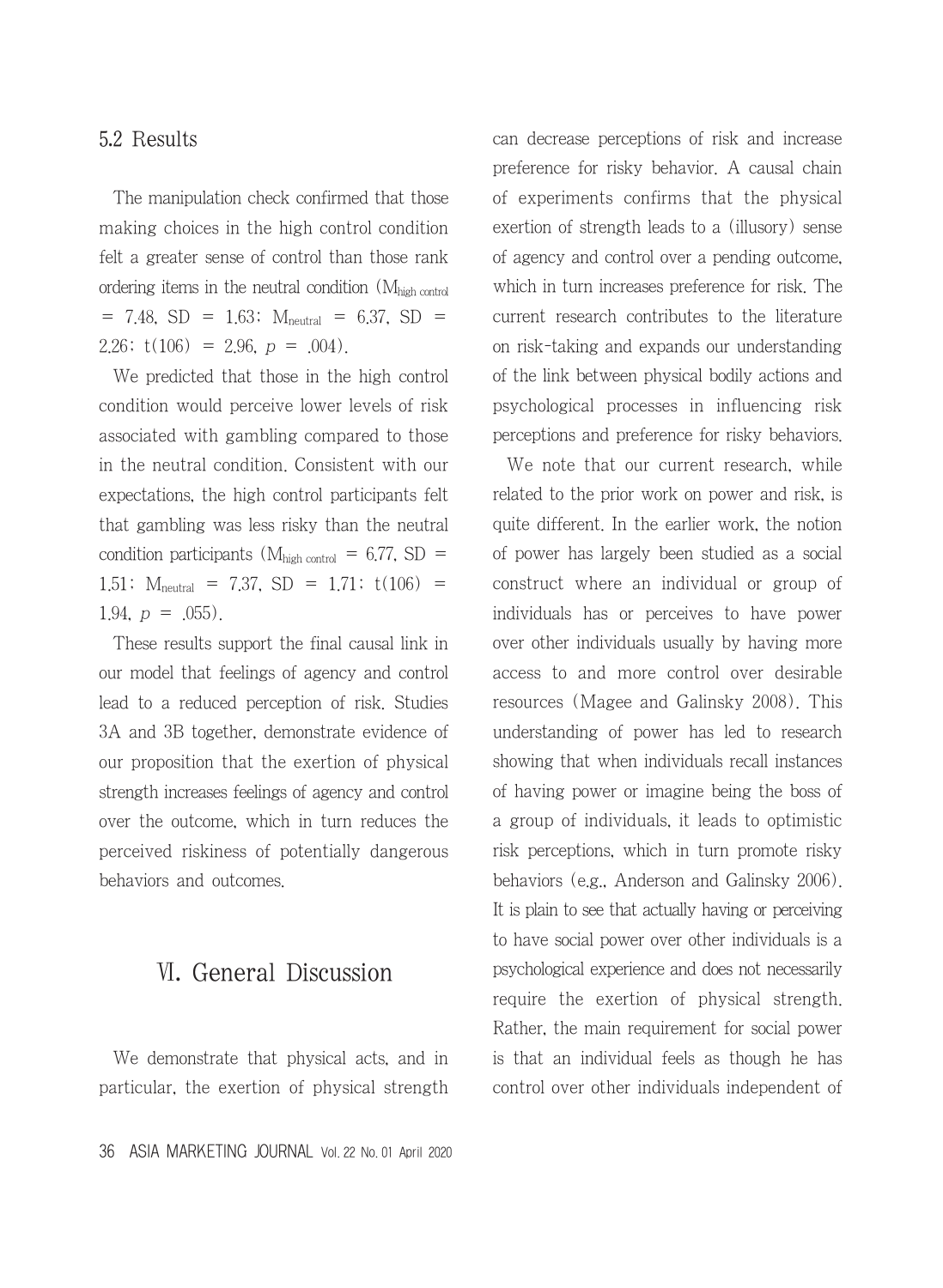his actual structural or hierarchical position (Galinsky, Rucker, and Magee 2015). Consistent with this notion, Kim and McGill (2011) find that people primed with high (social) power, perceive less risk when abstract dangers such as gambling and cancer are anthropomorphized. Because social power is about control over other human individuals, when these inanimate nonhuman dangers take on characteristics of humans, the individual feels that they have control over the dangers and are perceived as less risky. Thus, even though high power can be associated with feelings of agency (Fast et al. 2009; Rucker, Galinsky, and Dubois 2012) and in a sense overlap with the physical exertion of strength, it has primarily been understood and examined within a social context. Future research can examine whether exerting strength, even momentarily, can produce not only the feeling of agency in bringing about a desired outcome, but also the feeling of mastery and control in a social context.

Lastly, consider the athlete who celebrates the successful execution of an odds-defying trick with an emphatic fist pump. Perhaps even after the fact, the quick exertion of strength can retroactively reinforce the belief of her agency in having just brought about the desired (but luck-driven, even for the highly skilled individual) outcome, and increase belief for similar outcomes in the near future.

> $\langle$ Received January 29, 2020 $\rangle$  $\langle$  Accepted March 24. 2020 $\rangle$

# References

- Albarracín, Dolores, Ian M. Handley, Kenji Noguchi, Kathleen C. McCulloch, Hong Li, Joshua Leeper, Rick D. Brown, and William P. Hart (2008), "Increasing and Decreasing Motor and Cognitive Output: A Model of General Action and Inaction Goals," Journal of Personality and Social Psychology, 95(3), 510-523.
- Anderson, Cameron, and Adam D. Galinsky (2006), "Power, Optimism, and Risk-taking," European Journal of Social Psychology, 36 (4), 511-536.
- Averill, James R. (1973), "Personal Control over Aversive Stimuli and Its Relationship to Stress," Psychological Bulletin, 80(4), 286-303.
- Bargh, John A., and Tanya L. Chartrand (1999), "The Unbearable Automaticity of Being," American Psychologist, 54(7), 462-479.
- Carney, Dana R., Amy JC Cuddy, and Andy J. Yap (2010), Power Posing: Brief Nonverbal Displays Affect Neuroendocrine Levels and Risk Tolerance," Psychological Science, 21 (10), 1363-1368.
- Fast, Nathanael J., Deborah H. Gruenfeld, Niro Sivanathan, and Adam D. Galinsky (2009), "Illusory Control: A Generative Force behind Power's Far-reaching Effects," Psychological Science, 20(4), 502-508.
- Fischer, Peter, Andreas Kastenmüller, and

Muscling My Way to My Positive Future: Physical Exertion of Strength and Preference for Risk 37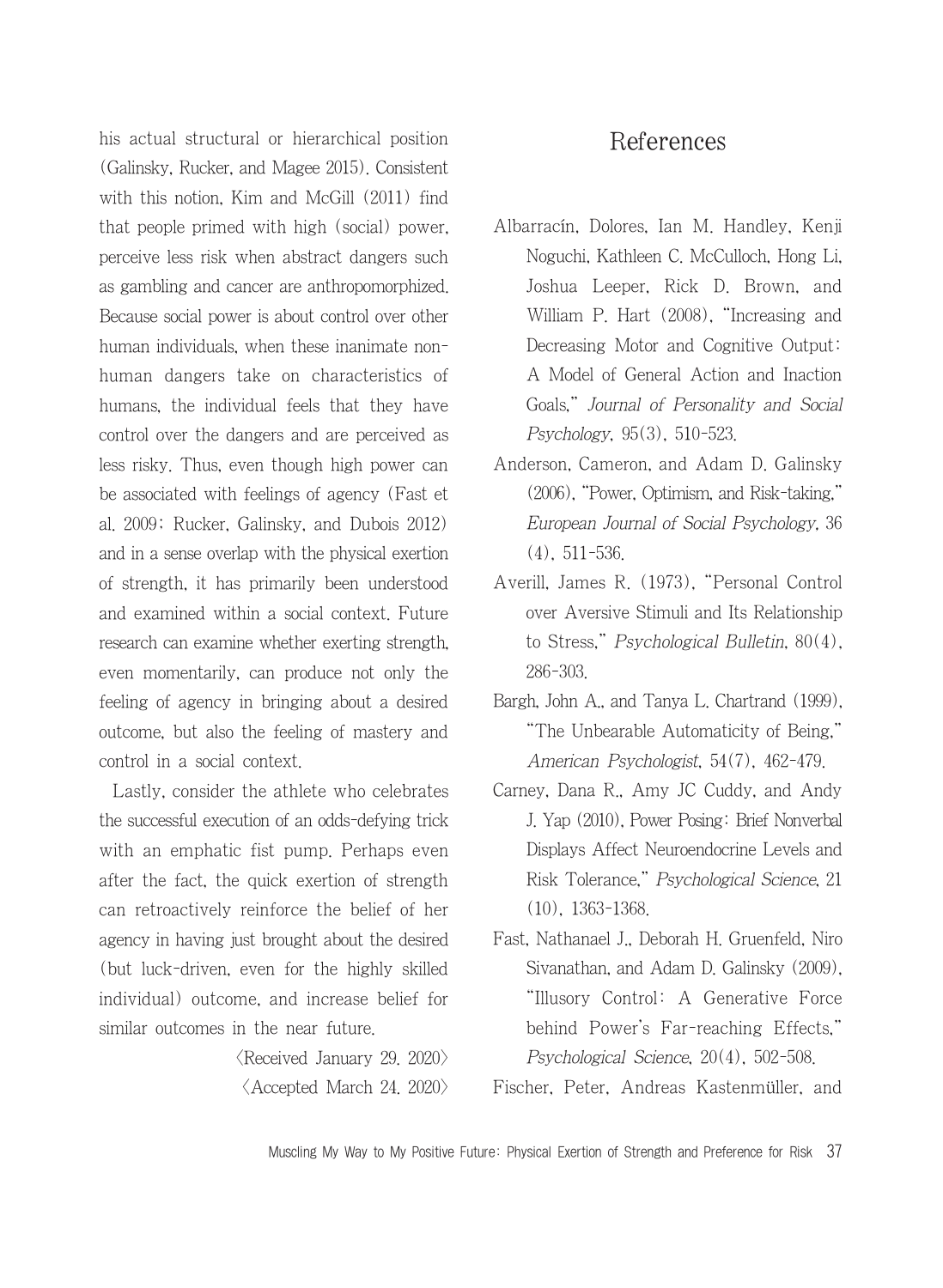Kathrin Asal (2012), "Ego Depletion Increases Risk-taking," The Journal of Social Psychology, 152(5), 623-638.

- Freeman, Nicholas, and Mark Muraven (2010), "Self-control Depletion Leads to Increased Risk Taking," Social Psychological and Personality Science, 1 (2), 175-181.
- Galinsky, Adam D., Derek D. Rucker, and Joe C. Magee (2015), "Power: Past Findings, Present Considerations, and Future Directions," in APA Handbook of Personality and Social Psychology, Vol. 3, Mario Mikulincer and Phillip R. Shaver, eds., Washington, D.C.: American Psychological Association, 421-460.
- Gitin, Sharon R. (1970), "A Dimensional Analysis of Manual Expression," Journal of Personality and Social Psychology, 15 (3), 271-277.
- Goldsmith, Kelly, Eunice Kim Cho, and Ravi Dhar (2012), "When Guilt Begets Pleasure: The Positive Effect of a Negative Emotion," Journal of Marketing Research, 49(6), 872-881.
- Hepler, Justin, and Dolores Albarracín (2013), "Complete Unconscious Control: Using (In)Action Primes to Demonstrate Completely Unconscious Activation of Inhibitory Control Mechanisms," Cognition, 128(3), 271-279.
- Huang, Li, Adam D. Galinsky, Deborah H. Gruenfeld, and Lucia E. Guillory (2011), "Powerful Postures versus Powerful Roles: Which is the Proximate Correlate of

Thought and Behavior?," Psychological Science, 22(1), 95-102.

- Hung, Iris W., and Aparna A. Labroo (2011), "From Firm Muscles to Firm Willpower: Understanding the Role of Embodied Cognition in Self-Regulation," Journal of Consumer Research, 37(6), 1046-1064.
- Inesi, M. Ena, Simona Botti, David Dubois, Derek D. Rucker, and Adam D. Galinsky (2011), "Power and Choice: their Dynamic Interplay in Quenching the Thirst for Personal Control," Psychological Science, 22(8), 1042-1048.
- Kahneman, Daniel, and Amos Tversky (1979), "Prospect Theory: An Analysis of Decision under Risk," Econometrica, 47(2), 263-292.
- Langer, Ellen J. (1975), "The Illusion of Control," Journal of Personality and Social Psychology, 32(2), 311-328.
- Lefcourt, Herbert M. (1973), "The Function of the Illusions of Control and Freedom," American Psychologist, 28(5), 417-425.
- Lerner, Jennifer S., and Dacher Keltner (2001), "Fear, Anger, and Risk," Journal of Personality and Social Psychology, 81(1), 146-159.
- Lerner Jennifer S., Roxana M. Gonzalez, Deborah A. Small, and Baruch Fischhoff (2003), "Effects of Fear and Anger on Perceived Risks of Terrorism: A National Field Experiment," Psychological Science, 14(2), 144-150.
- Kim, Sara, and Ann L. McGill (2011), "Gaming